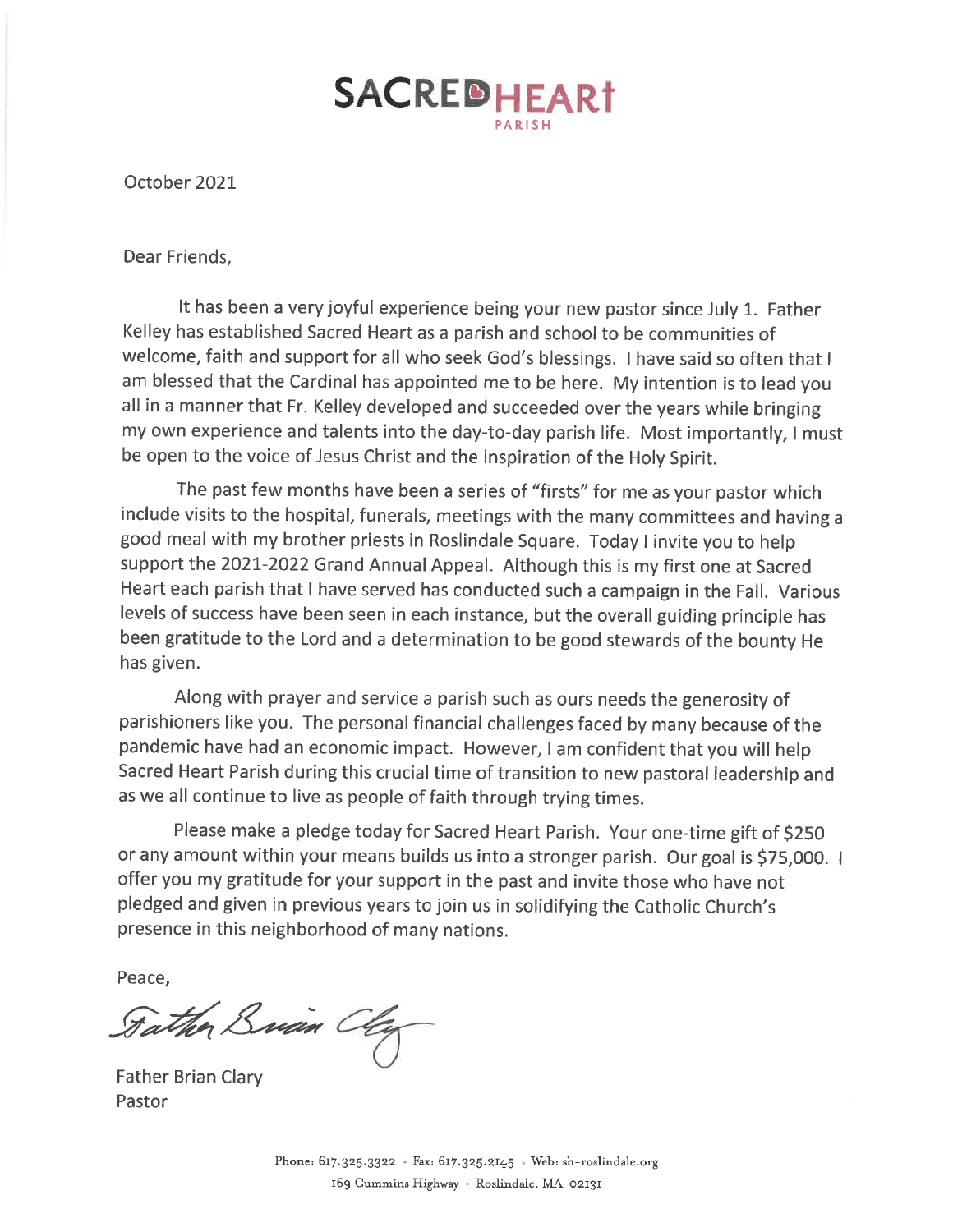## **Sacred Heart Parish Roslindale, MA Financial Summary**

| Actual<br>Actual<br>For Fiscal Year End:<br><b>Budget</b><br>Revenue and Other Support<br>Offertory<br>383,233 (1)<br>316,016 (1)<br>320,000<br><b>Offertory Monthly</b><br>2,430<br>851<br>500<br><b>Grand Annual</b><br>$2,940$ (2)<br>33,185<br>50,000<br>(2)<br><b>Total Collections</b><br>388,603<br>350,052<br>370,500<br>Contributions, Bequests & Grants<br>3,000<br>0<br>5,000<br>Grants<br>18,539<br>Donations Other<br>13,127<br>10,000<br>16,985<br>Rental Income<br>15,400<br>14,400<br>39,229<br>78,233<br>10,000<br><b>Gifts and Bequests</b><br>Total Contributions, Bequests & Grants<br>74,753<br>111,760<br>37,400<br>0<br><b>Fundraising Revenue</b><br>21,390<br>0<br><b>Tuition and Fees</b><br>Religious Ed fees<br>9,031<br>2,631<br>3,000<br>9,031<br>2,631<br>3,000<br><b>Total Tuition and Fees</b><br>Interest and Dividend Income<br>Dividend Income<br>35,225<br>29,155<br>24,000<br>1,692<br>1,634<br>Interest Income<br>1,500<br>36,917<br>30,789<br>25,500<br><b>Total Interest and Dividend Income</b><br><b>Sacramental Offerings</b><br>33,248<br>42,824<br>40,000<br>Shrines, Candles and Flowers<br>1,933<br>2,366<br>2,000<br>Other Revenue<br>10,593<br>1,165<br>2,225<br>541,587<br>480,625<br>Total Revenue and Other Support<br>576,468<br>Expenses<br>Salaries & Benefits<br>Lay Salaries & Benefits<br>338,666<br>213,018 (4)<br>(4)<br>293,933<br><b>Total Salaries &amp; Benefits</b><br>338,666<br>213,018<br>Clergy Stipends & Benefits<br>Clergy Stipends & Benefits<br>130,167<br>89,309<br>132,449<br>132,449<br><b>Total Clergy Stipends &amp; Benefits</b><br>130,167<br>89,309<br>Office Expense<br>32,492<br>27,896<br>30,100<br><b>Insurance Expense</b><br>26,803<br>33,077<br>38,700<br><b>Facility Expense</b><br>Facility/Maintenance/Utilities Expense<br>146,140<br>155,841<br>163,440<br><b>Total Facility Expense</b><br>146,140<br>155,841<br>163,440<br><b>Travel &amp; Meals</b><br>589<br>529<br>500<br>Household - Rectory<br>16,693<br>15,939<br>17,000<br>Other Expense<br>44,178<br>52,348<br>48,464<br>53,700<br>Pastoral/ Liturgical<br>81,074<br>48,822<br><b>Fundraising Expense</b><br>11,600<br>0<br>0<br><b>Total Expenses</b><br>828,402<br>636,779<br>778,286<br>(297, 661)<br>(251, 934)<br>(95, 192)<br>Operating Income (Loss)<br>Non Operating Income (loss)<br>Non Operating Income<br>Inspire Hope Contributions<br>140,745 (5)<br>83,050 (5)<br>Lease Income<br>79,891<br>88,431<br>84,000<br>25,000<br>Non Operating Gain/Loss on Investment<br>(25, 402)<br>171,792<br>Non Op Debt Forgiveness<br>0<br>74,000<br>0<br>195,234<br>184,000<br><b>Total Non Operating Income</b><br>417,273<br>Non Operating Expenses<br>Capital Expenditures<br>39,117<br>194,455 (6)<br>0<br><b>Transfers to Related Entity</b><br>4,240<br>55,360<br>5,000<br><b>Total Non Operating Expenses</b><br>43,357<br>249,815<br>5,000 | June 30, 2020 | June 30, 2021 | June 30, 2022 |  |
|-------------------------------------------------------------------------------------------------------------------------------------------------------------------------------------------------------------------------------------------------------------------------------------------------------------------------------------------------------------------------------------------------------------------------------------------------------------------------------------------------------------------------------------------------------------------------------------------------------------------------------------------------------------------------------------------------------------------------------------------------------------------------------------------------------------------------------------------------------------------------------------------------------------------------------------------------------------------------------------------------------------------------------------------------------------------------------------------------------------------------------------------------------------------------------------------------------------------------------------------------------------------------------------------------------------------------------------------------------------------------------------------------------------------------------------------------------------------------------------------------------------------------------------------------------------------------------------------------------------------------------------------------------------------------------------------------------------------------------------------------------------------------------------------------------------------------------------------------------------------------------------------------------------------------------------------------------------------------------------------------------------------------------------------------------------------------------------------------------------------------------------------------------------------------------------------------------------------------------------------------------------------------------------------------------------------------------------------------------------------------------------------------------------------------------------------------------------------------------------------------------------------------------------------------------------------------------------------------------------------------------------------------------------------------------------------------------------------------------------------------------------------------------------------------------------------------------------------------------------------------------------------------------------|---------------|---------------|---------------|--|
|                                                                                                                                                                                                                                                                                                                                                                                                                                                                                                                                                                                                                                                                                                                                                                                                                                                                                                                                                                                                                                                                                                                                                                                                                                                                                                                                                                                                                                                                                                                                                                                                                                                                                                                                                                                                                                                                                                                                                                                                                                                                                                                                                                                                                                                                                                                                                                                                                                                                                                                                                                                                                                                                                                                                                                                                                                                                                                             |               |               |               |  |
| (1)<br>(2)                                                                                                                                                                                                                                                                                                                                                                                                                                                                                                                                                                                                                                                                                                                                                                                                                                                                                                                                                                                                                                                                                                                                                                                                                                                                                                                                                                                                                                                                                                                                                                                                                                                                                                                                                                                                                                                                                                                                                                                                                                                                                                                                                                                                                                                                                                                                                                                                                                                                                                                                                                                                                                                                                                                                                                                                                                                                                                  |               |               |               |  |
|                                                                                                                                                                                                                                                                                                                                                                                                                                                                                                                                                                                                                                                                                                                                                                                                                                                                                                                                                                                                                                                                                                                                                                                                                                                                                                                                                                                                                                                                                                                                                                                                                                                                                                                                                                                                                                                                                                                                                                                                                                                                                                                                                                                                                                                                                                                                                                                                                                                                                                                                                                                                                                                                                                                                                                                                                                                                                                             |               |               |               |  |
|                                                                                                                                                                                                                                                                                                                                                                                                                                                                                                                                                                                                                                                                                                                                                                                                                                                                                                                                                                                                                                                                                                                                                                                                                                                                                                                                                                                                                                                                                                                                                                                                                                                                                                                                                                                                                                                                                                                                                                                                                                                                                                                                                                                                                                                                                                                                                                                                                                                                                                                                                                                                                                                                                                                                                                                                                                                                                                             |               |               |               |  |
|                                                                                                                                                                                                                                                                                                                                                                                                                                                                                                                                                                                                                                                                                                                                                                                                                                                                                                                                                                                                                                                                                                                                                                                                                                                                                                                                                                                                                                                                                                                                                                                                                                                                                                                                                                                                                                                                                                                                                                                                                                                                                                                                                                                                                                                                                                                                                                                                                                                                                                                                                                                                                                                                                                                                                                                                                                                                                                             |               |               |               |  |
|                                                                                                                                                                                                                                                                                                                                                                                                                                                                                                                                                                                                                                                                                                                                                                                                                                                                                                                                                                                                                                                                                                                                                                                                                                                                                                                                                                                                                                                                                                                                                                                                                                                                                                                                                                                                                                                                                                                                                                                                                                                                                                                                                                                                                                                                                                                                                                                                                                                                                                                                                                                                                                                                                                                                                                                                                                                                                                             |               |               |               |  |
| 293,933 (4)<br>75,000 (5)                                                                                                                                                                                                                                                                                                                                                                                                                                                                                                                                                                                                                                                                                                                                                                                                                                                                                                                                                                                                                                                                                                                                                                                                                                                                                                                                                                                                                                                                                                                                                                                                                                                                                                                                                                                                                                                                                                                                                                                                                                                                                                                                                                                                                                                                                                                                                                                                                                                                                                                                                                                                                                                                                                                                                                                                                                                                                   |               |               |               |  |
|                                                                                                                                                                                                                                                                                                                                                                                                                                                                                                                                                                                                                                                                                                                                                                                                                                                                                                                                                                                                                                                                                                                                                                                                                                                                                                                                                                                                                                                                                                                                                                                                                                                                                                                                                                                                                                                                                                                                                                                                                                                                                                                                                                                                                                                                                                                                                                                                                                                                                                                                                                                                                                                                                                                                                                                                                                                                                                             |               |               |               |  |
|                                                                                                                                                                                                                                                                                                                                                                                                                                                                                                                                                                                                                                                                                                                                                                                                                                                                                                                                                                                                                                                                                                                                                                                                                                                                                                                                                                                                                                                                                                                                                                                                                                                                                                                                                                                                                                                                                                                                                                                                                                                                                                                                                                                                                                                                                                                                                                                                                                                                                                                                                                                                                                                                                                                                                                                                                                                                                                             |               |               |               |  |
|                                                                                                                                                                                                                                                                                                                                                                                                                                                                                                                                                                                                                                                                                                                                                                                                                                                                                                                                                                                                                                                                                                                                                                                                                                                                                                                                                                                                                                                                                                                                                                                                                                                                                                                                                                                                                                                                                                                                                                                                                                                                                                                                                                                                                                                                                                                                                                                                                                                                                                                                                                                                                                                                                                                                                                                                                                                                                                             |               |               |               |  |
|                                                                                                                                                                                                                                                                                                                                                                                                                                                                                                                                                                                                                                                                                                                                                                                                                                                                                                                                                                                                                                                                                                                                                                                                                                                                                                                                                                                                                                                                                                                                                                                                                                                                                                                                                                                                                                                                                                                                                                                                                                                                                                                                                                                                                                                                                                                                                                                                                                                                                                                                                                                                                                                                                                                                                                                                                                                                                                             |               |               |               |  |
|                                                                                                                                                                                                                                                                                                                                                                                                                                                                                                                                                                                                                                                                                                                                                                                                                                                                                                                                                                                                                                                                                                                                                                                                                                                                                                                                                                                                                                                                                                                                                                                                                                                                                                                                                                                                                                                                                                                                                                                                                                                                                                                                                                                                                                                                                                                                                                                                                                                                                                                                                                                                                                                                                                                                                                                                                                                                                                             |               |               |               |  |
|                                                                                                                                                                                                                                                                                                                                                                                                                                                                                                                                                                                                                                                                                                                                                                                                                                                                                                                                                                                                                                                                                                                                                                                                                                                                                                                                                                                                                                                                                                                                                                                                                                                                                                                                                                                                                                                                                                                                                                                                                                                                                                                                                                                                                                                                                                                                                                                                                                                                                                                                                                                                                                                                                                                                                                                                                                                                                                             |               |               |               |  |
|                                                                                                                                                                                                                                                                                                                                                                                                                                                                                                                                                                                                                                                                                                                                                                                                                                                                                                                                                                                                                                                                                                                                                                                                                                                                                                                                                                                                                                                                                                                                                                                                                                                                                                                                                                                                                                                                                                                                                                                                                                                                                                                                                                                                                                                                                                                                                                                                                                                                                                                                                                                                                                                                                                                                                                                                                                                                                                             |               |               |               |  |
|                                                                                                                                                                                                                                                                                                                                                                                                                                                                                                                                                                                                                                                                                                                                                                                                                                                                                                                                                                                                                                                                                                                                                                                                                                                                                                                                                                                                                                                                                                                                                                                                                                                                                                                                                                                                                                                                                                                                                                                                                                                                                                                                                                                                                                                                                                                                                                                                                                                                                                                                                                                                                                                                                                                                                                                                                                                                                                             |               |               |               |  |
|                                                                                                                                                                                                                                                                                                                                                                                                                                                                                                                                                                                                                                                                                                                                                                                                                                                                                                                                                                                                                                                                                                                                                                                                                                                                                                                                                                                                                                                                                                                                                                                                                                                                                                                                                                                                                                                                                                                                                                                                                                                                                                                                                                                                                                                                                                                                                                                                                                                                                                                                                                                                                                                                                                                                                                                                                                                                                                             |               |               |               |  |
|                                                                                                                                                                                                                                                                                                                                                                                                                                                                                                                                                                                                                                                                                                                                                                                                                                                                                                                                                                                                                                                                                                                                                                                                                                                                                                                                                                                                                                                                                                                                                                                                                                                                                                                                                                                                                                                                                                                                                                                                                                                                                                                                                                                                                                                                                                                                                                                                                                                                                                                                                                                                                                                                                                                                                                                                                                                                                                             |               |               |               |  |
|                                                                                                                                                                                                                                                                                                                                                                                                                                                                                                                                                                                                                                                                                                                                                                                                                                                                                                                                                                                                                                                                                                                                                                                                                                                                                                                                                                                                                                                                                                                                                                                                                                                                                                                                                                                                                                                                                                                                                                                                                                                                                                                                                                                                                                                                                                                                                                                                                                                                                                                                                                                                                                                                                                                                                                                                                                                                                                             |               |               |               |  |
|                                                                                                                                                                                                                                                                                                                                                                                                                                                                                                                                                                                                                                                                                                                                                                                                                                                                                                                                                                                                                                                                                                                                                                                                                                                                                                                                                                                                                                                                                                                                                                                                                                                                                                                                                                                                                                                                                                                                                                                                                                                                                                                                                                                                                                                                                                                                                                                                                                                                                                                                                                                                                                                                                                                                                                                                                                                                                                             |               |               |               |  |
|                                                                                                                                                                                                                                                                                                                                                                                                                                                                                                                                                                                                                                                                                                                                                                                                                                                                                                                                                                                                                                                                                                                                                                                                                                                                                                                                                                                                                                                                                                                                                                                                                                                                                                                                                                                                                                                                                                                                                                                                                                                                                                                                                                                                                                                                                                                                                                                                                                                                                                                                                                                                                                                                                                                                                                                                                                                                                                             |               |               |               |  |
|                                                                                                                                                                                                                                                                                                                                                                                                                                                                                                                                                                                                                                                                                                                                                                                                                                                                                                                                                                                                                                                                                                                                                                                                                                                                                                                                                                                                                                                                                                                                                                                                                                                                                                                                                                                                                                                                                                                                                                                                                                                                                                                                                                                                                                                                                                                                                                                                                                                                                                                                                                                                                                                                                                                                                                                                                                                                                                             |               |               |               |  |
|                                                                                                                                                                                                                                                                                                                                                                                                                                                                                                                                                                                                                                                                                                                                                                                                                                                                                                                                                                                                                                                                                                                                                                                                                                                                                                                                                                                                                                                                                                                                                                                                                                                                                                                                                                                                                                                                                                                                                                                                                                                                                                                                                                                                                                                                                                                                                                                                                                                                                                                                                                                                                                                                                                                                                                                                                                                                                                             |               |               |               |  |
|                                                                                                                                                                                                                                                                                                                                                                                                                                                                                                                                                                                                                                                                                                                                                                                                                                                                                                                                                                                                                                                                                                                                                                                                                                                                                                                                                                                                                                                                                                                                                                                                                                                                                                                                                                                                                                                                                                                                                                                                                                                                                                                                                                                                                                                                                                                                                                                                                                                                                                                                                                                                                                                                                                                                                                                                                                                                                                             |               |               |               |  |
|                                                                                                                                                                                                                                                                                                                                                                                                                                                                                                                                                                                                                                                                                                                                                                                                                                                                                                                                                                                                                                                                                                                                                                                                                                                                                                                                                                                                                                                                                                                                                                                                                                                                                                                                                                                                                                                                                                                                                                                                                                                                                                                                                                                                                                                                                                                                                                                                                                                                                                                                                                                                                                                                                                                                                                                                                                                                                                             |               |               |               |  |
|                                                                                                                                                                                                                                                                                                                                                                                                                                                                                                                                                                                                                                                                                                                                                                                                                                                                                                                                                                                                                                                                                                                                                                                                                                                                                                                                                                                                                                                                                                                                                                                                                                                                                                                                                                                                                                                                                                                                                                                                                                                                                                                                                                                                                                                                                                                                                                                                                                                                                                                                                                                                                                                                                                                                                                                                                                                                                                             |               |               |               |  |
|                                                                                                                                                                                                                                                                                                                                                                                                                                                                                                                                                                                                                                                                                                                                                                                                                                                                                                                                                                                                                                                                                                                                                                                                                                                                                                                                                                                                                                                                                                                                                                                                                                                                                                                                                                                                                                                                                                                                                                                                                                                                                                                                                                                                                                                                                                                                                                                                                                                                                                                                                                                                                                                                                                                                                                                                                                                                                                             |               |               |               |  |
|                                                                                                                                                                                                                                                                                                                                                                                                                                                                                                                                                                                                                                                                                                                                                                                                                                                                                                                                                                                                                                                                                                                                                                                                                                                                                                                                                                                                                                                                                                                                                                                                                                                                                                                                                                                                                                                                                                                                                                                                                                                                                                                                                                                                                                                                                                                                                                                                                                                                                                                                                                                                                                                                                                                                                                                                                                                                                                             |               |               |               |  |
|                                                                                                                                                                                                                                                                                                                                                                                                                                                                                                                                                                                                                                                                                                                                                                                                                                                                                                                                                                                                                                                                                                                                                                                                                                                                                                                                                                                                                                                                                                                                                                                                                                                                                                                                                                                                                                                                                                                                                                                                                                                                                                                                                                                                                                                                                                                                                                                                                                                                                                                                                                                                                                                                                                                                                                                                                                                                                                             |               |               |               |  |
|                                                                                                                                                                                                                                                                                                                                                                                                                                                                                                                                                                                                                                                                                                                                                                                                                                                                                                                                                                                                                                                                                                                                                                                                                                                                                                                                                                                                                                                                                                                                                                                                                                                                                                                                                                                                                                                                                                                                                                                                                                                                                                                                                                                                                                                                                                                                                                                                                                                                                                                                                                                                                                                                                                                                                                                                                                                                                                             |               |               |               |  |
|                                                                                                                                                                                                                                                                                                                                                                                                                                                                                                                                                                                                                                                                                                                                                                                                                                                                                                                                                                                                                                                                                                                                                                                                                                                                                                                                                                                                                                                                                                                                                                                                                                                                                                                                                                                                                                                                                                                                                                                                                                                                                                                                                                                                                                                                                                                                                                                                                                                                                                                                                                                                                                                                                                                                                                                                                                                                                                             |               |               |               |  |
|                                                                                                                                                                                                                                                                                                                                                                                                                                                                                                                                                                                                                                                                                                                                                                                                                                                                                                                                                                                                                                                                                                                                                                                                                                                                                                                                                                                                                                                                                                                                                                                                                                                                                                                                                                                                                                                                                                                                                                                                                                                                                                                                                                                                                                                                                                                                                                                                                                                                                                                                                                                                                                                                                                                                                                                                                                                                                                             |               |               |               |  |
|                                                                                                                                                                                                                                                                                                                                                                                                                                                                                                                                                                                                                                                                                                                                                                                                                                                                                                                                                                                                                                                                                                                                                                                                                                                                                                                                                                                                                                                                                                                                                                                                                                                                                                                                                                                                                                                                                                                                                                                                                                                                                                                                                                                                                                                                                                                                                                                                                                                                                                                                                                                                                                                                                                                                                                                                                                                                                                             |               |               |               |  |
|                                                                                                                                                                                                                                                                                                                                                                                                                                                                                                                                                                                                                                                                                                                                                                                                                                                                                                                                                                                                                                                                                                                                                                                                                                                                                                                                                                                                                                                                                                                                                                                                                                                                                                                                                                                                                                                                                                                                                                                                                                                                                                                                                                                                                                                                                                                                                                                                                                                                                                                                                                                                                                                                                                                                                                                                                                                                                                             |               |               |               |  |
|                                                                                                                                                                                                                                                                                                                                                                                                                                                                                                                                                                                                                                                                                                                                                                                                                                                                                                                                                                                                                                                                                                                                                                                                                                                                                                                                                                                                                                                                                                                                                                                                                                                                                                                                                                                                                                                                                                                                                                                                                                                                                                                                                                                                                                                                                                                                                                                                                                                                                                                                                                                                                                                                                                                                                                                                                                                                                                             |               |               |               |  |
|                                                                                                                                                                                                                                                                                                                                                                                                                                                                                                                                                                                                                                                                                                                                                                                                                                                                                                                                                                                                                                                                                                                                                                                                                                                                                                                                                                                                                                                                                                                                                                                                                                                                                                                                                                                                                                                                                                                                                                                                                                                                                                                                                                                                                                                                                                                                                                                                                                                                                                                                                                                                                                                                                                                                                                                                                                                                                                             |               |               |               |  |
|                                                                                                                                                                                                                                                                                                                                                                                                                                                                                                                                                                                                                                                                                                                                                                                                                                                                                                                                                                                                                                                                                                                                                                                                                                                                                                                                                                                                                                                                                                                                                                                                                                                                                                                                                                                                                                                                                                                                                                                                                                                                                                                                                                                                                                                                                                                                                                                                                                                                                                                                                                                                                                                                                                                                                                                                                                                                                                             |               |               |               |  |
|                                                                                                                                                                                                                                                                                                                                                                                                                                                                                                                                                                                                                                                                                                                                                                                                                                                                                                                                                                                                                                                                                                                                                                                                                                                                                                                                                                                                                                                                                                                                                                                                                                                                                                                                                                                                                                                                                                                                                                                                                                                                                                                                                                                                                                                                                                                                                                                                                                                                                                                                                                                                                                                                                                                                                                                                                                                                                                             |               |               |               |  |
|                                                                                                                                                                                                                                                                                                                                                                                                                                                                                                                                                                                                                                                                                                                                                                                                                                                                                                                                                                                                                                                                                                                                                                                                                                                                                                                                                                                                                                                                                                                                                                                                                                                                                                                                                                                                                                                                                                                                                                                                                                                                                                                                                                                                                                                                                                                                                                                                                                                                                                                                                                                                                                                                                                                                                                                                                                                                                                             |               |               |               |  |
|                                                                                                                                                                                                                                                                                                                                                                                                                                                                                                                                                                                                                                                                                                                                                                                                                                                                                                                                                                                                                                                                                                                                                                                                                                                                                                                                                                                                                                                                                                                                                                                                                                                                                                                                                                                                                                                                                                                                                                                                                                                                                                                                                                                                                                                                                                                                                                                                                                                                                                                                                                                                                                                                                                                                                                                                                                                                                                             |               |               |               |  |
|                                                                                                                                                                                                                                                                                                                                                                                                                                                                                                                                                                                                                                                                                                                                                                                                                                                                                                                                                                                                                                                                                                                                                                                                                                                                                                                                                                                                                                                                                                                                                                                                                                                                                                                                                                                                                                                                                                                                                                                                                                                                                                                                                                                                                                                                                                                                                                                                                                                                                                                                                                                                                                                                                                                                                                                                                                                                                                             |               |               |               |  |
|                                                                                                                                                                                                                                                                                                                                                                                                                                                                                                                                                                                                                                                                                                                                                                                                                                                                                                                                                                                                                                                                                                                                                                                                                                                                                                                                                                                                                                                                                                                                                                                                                                                                                                                                                                                                                                                                                                                                                                                                                                                                                                                                                                                                                                                                                                                                                                                                                                                                                                                                                                                                                                                                                                                                                                                                                                                                                                             |               |               |               |  |
|                                                                                                                                                                                                                                                                                                                                                                                                                                                                                                                                                                                                                                                                                                                                                                                                                                                                                                                                                                                                                                                                                                                                                                                                                                                                                                                                                                                                                                                                                                                                                                                                                                                                                                                                                                                                                                                                                                                                                                                                                                                                                                                                                                                                                                                                                                                                                                                                                                                                                                                                                                                                                                                                                                                                                                                                                                                                                                             |               |               |               |  |
|                                                                                                                                                                                                                                                                                                                                                                                                                                                                                                                                                                                                                                                                                                                                                                                                                                                                                                                                                                                                                                                                                                                                                                                                                                                                                                                                                                                                                                                                                                                                                                                                                                                                                                                                                                                                                                                                                                                                                                                                                                                                                                                                                                                                                                                                                                                                                                                                                                                                                                                                                                                                                                                                                                                                                                                                                                                                                                             |               |               |               |  |
|                                                                                                                                                                                                                                                                                                                                                                                                                                                                                                                                                                                                                                                                                                                                                                                                                                                                                                                                                                                                                                                                                                                                                                                                                                                                                                                                                                                                                                                                                                                                                                                                                                                                                                                                                                                                                                                                                                                                                                                                                                                                                                                                                                                                                                                                                                                                                                                                                                                                                                                                                                                                                                                                                                                                                                                                                                                                                                             |               |               |               |  |
|                                                                                                                                                                                                                                                                                                                                                                                                                                                                                                                                                                                                                                                                                                                                                                                                                                                                                                                                                                                                                                                                                                                                                                                                                                                                                                                                                                                                                                                                                                                                                                                                                                                                                                                                                                                                                                                                                                                                                                                                                                                                                                                                                                                                                                                                                                                                                                                                                                                                                                                                                                                                                                                                                                                                                                                                                                                                                                             |               |               |               |  |
|                                                                                                                                                                                                                                                                                                                                                                                                                                                                                                                                                                                                                                                                                                                                                                                                                                                                                                                                                                                                                                                                                                                                                                                                                                                                                                                                                                                                                                                                                                                                                                                                                                                                                                                                                                                                                                                                                                                                                                                                                                                                                                                                                                                                                                                                                                                                                                                                                                                                                                                                                                                                                                                                                                                                                                                                                                                                                                             |               |               |               |  |
|                                                                                                                                                                                                                                                                                                                                                                                                                                                                                                                                                                                                                                                                                                                                                                                                                                                                                                                                                                                                                                                                                                                                                                                                                                                                                                                                                                                                                                                                                                                                                                                                                                                                                                                                                                                                                                                                                                                                                                                                                                                                                                                                                                                                                                                                                                                                                                                                                                                                                                                                                                                                                                                                                                                                                                                                                                                                                                             |               |               |               |  |
|                                                                                                                                                                                                                                                                                                                                                                                                                                                                                                                                                                                                                                                                                                                                                                                                                                                                                                                                                                                                                                                                                                                                                                                                                                                                                                                                                                                                                                                                                                                                                                                                                                                                                                                                                                                                                                                                                                                                                                                                                                                                                                                                                                                                                                                                                                                                                                                                                                                                                                                                                                                                                                                                                                                                                                                                                                                                                                             |               |               |               |  |
|                                                                                                                                                                                                                                                                                                                                                                                                                                                                                                                                                                                                                                                                                                                                                                                                                                                                                                                                                                                                                                                                                                                                                                                                                                                                                                                                                                                                                                                                                                                                                                                                                                                                                                                                                                                                                                                                                                                                                                                                                                                                                                                                                                                                                                                                                                                                                                                                                                                                                                                                                                                                                                                                                                                                                                                                                                                                                                             |               |               |               |  |
|                                                                                                                                                                                                                                                                                                                                                                                                                                                                                                                                                                                                                                                                                                                                                                                                                                                                                                                                                                                                                                                                                                                                                                                                                                                                                                                                                                                                                                                                                                                                                                                                                                                                                                                                                                                                                                                                                                                                                                                                                                                                                                                                                                                                                                                                                                                                                                                                                                                                                                                                                                                                                                                                                                                                                                                                                                                                                                             |               |               |               |  |
|                                                                                                                                                                                                                                                                                                                                                                                                                                                                                                                                                                                                                                                                                                                                                                                                                                                                                                                                                                                                                                                                                                                                                                                                                                                                                                                                                                                                                                                                                                                                                                                                                                                                                                                                                                                                                                                                                                                                                                                                                                                                                                                                                                                                                                                                                                                                                                                                                                                                                                                                                                                                                                                                                                                                                                                                                                                                                                             |               |               |               |  |
|                                                                                                                                                                                                                                                                                                                                                                                                                                                                                                                                                                                                                                                                                                                                                                                                                                                                                                                                                                                                                                                                                                                                                                                                                                                                                                                                                                                                                                                                                                                                                                                                                                                                                                                                                                                                                                                                                                                                                                                                                                                                                                                                                                                                                                                                                                                                                                                                                                                                                                                                                                                                                                                                                                                                                                                                                                                                                                             |               |               |               |  |
|                                                                                                                                                                                                                                                                                                                                                                                                                                                                                                                                                                                                                                                                                                                                                                                                                                                                                                                                                                                                                                                                                                                                                                                                                                                                                                                                                                                                                                                                                                                                                                                                                                                                                                                                                                                                                                                                                                                                                                                                                                                                                                                                                                                                                                                                                                                                                                                                                                                                                                                                                                                                                                                                                                                                                                                                                                                                                                             |               |               |               |  |
|                                                                                                                                                                                                                                                                                                                                                                                                                                                                                                                                                                                                                                                                                                                                                                                                                                                                                                                                                                                                                                                                                                                                                                                                                                                                                                                                                                                                                                                                                                                                                                                                                                                                                                                                                                                                                                                                                                                                                                                                                                                                                                                                                                                                                                                                                                                                                                                                                                                                                                                                                                                                                                                                                                                                                                                                                                                                                                             |               |               |               |  |
| <b>Total Non Operating Income (loss)</b><br>151,877<br>167,458<br>179,000                                                                                                                                                                                                                                                                                                                                                                                                                                                                                                                                                                                                                                                                                                                                                                                                                                                                                                                                                                                                                                                                                                                                                                                                                                                                                                                                                                                                                                                                                                                                                                                                                                                                                                                                                                                                                                                                                                                                                                                                                                                                                                                                                                                                                                                                                                                                                                                                                                                                                                                                                                                                                                                                                                                                                                                                                                   |               |               |               |  |
| Net Income (Loss)<br>(100, 057)<br>72,266<br>(118, 661)                                                                                                                                                                                                                                                                                                                                                                                                                                                                                                                                                                                                                                                                                                                                                                                                                                                                                                                                                                                                                                                                                                                                                                                                                                                                                                                                                                                                                                                                                                                                                                                                                                                                                                                                                                                                                                                                                                                                                                                                                                                                                                                                                                                                                                                                                                                                                                                                                                                                                                                                                                                                                                                                                                                                                                                                                                                     |               |               |               |  |

**See page 2 for additonal information**

*This pastoral report contains unaudited financial information for Parish Finance Council purposes only*